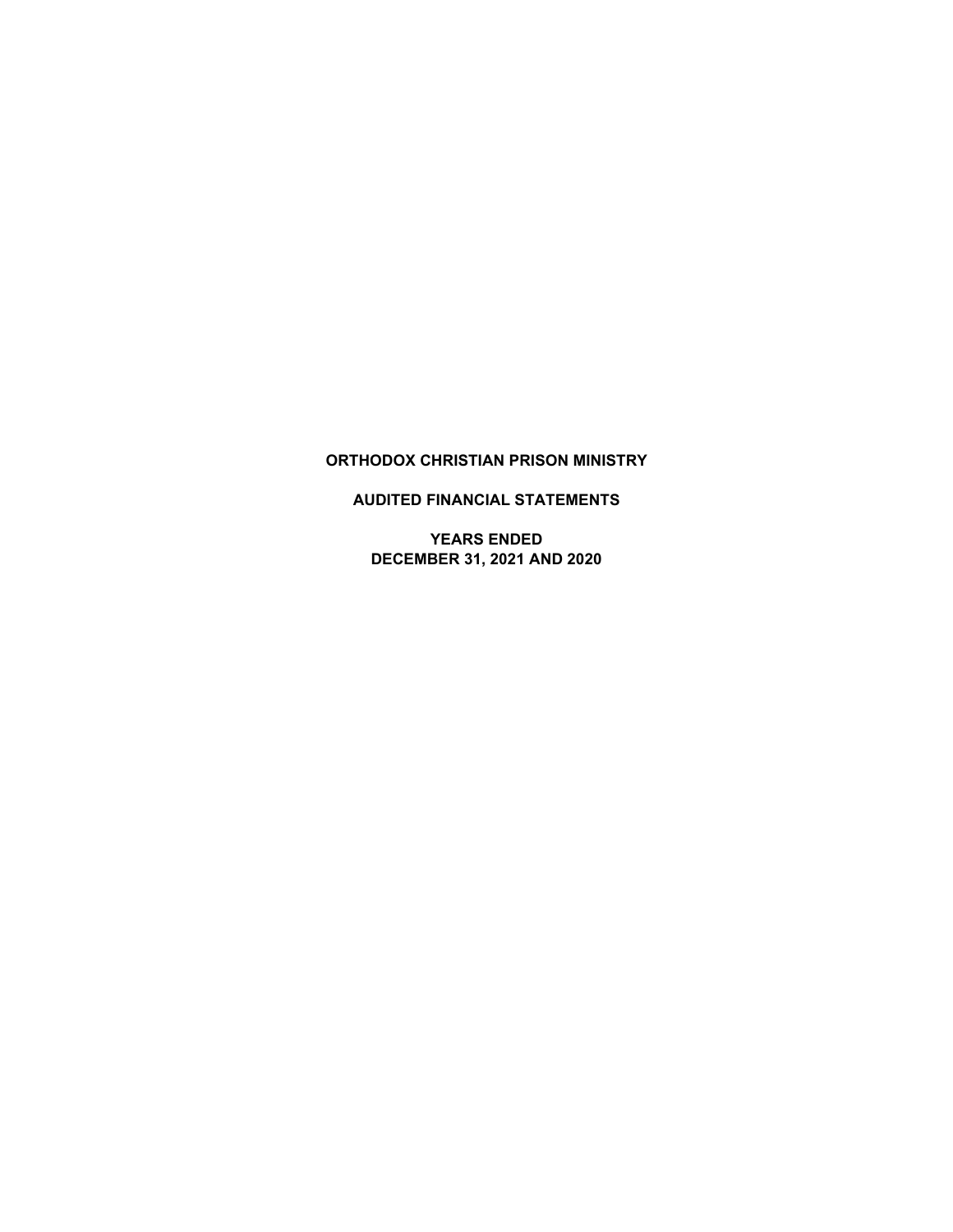## **Table of Contents**

|                                                                                   | $1 - 2$ |
|-----------------------------------------------------------------------------------|---------|
| <b>Financial Statements</b>                                                       |         |
| Statements of Assets, Liabilities, and Net Assets - Modified Cash Basis           | 3       |
| Statements of Revenues, Expenses, and Changes in Net Assets - Modified Cash Basis | 4       |
|                                                                                   | 5       |
|                                                                                   | 6 - 8   |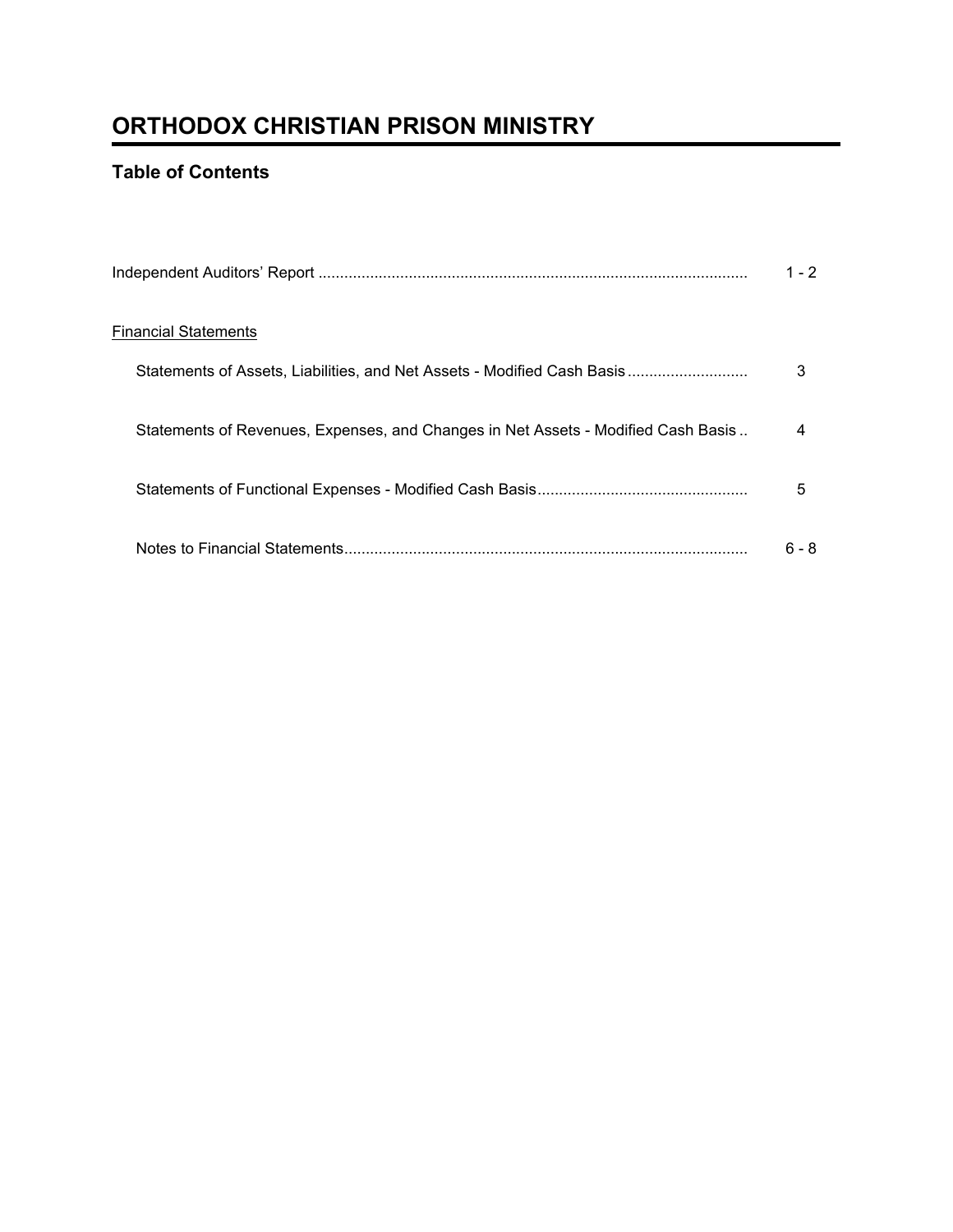

#### INDEPENDENT AUDITORS' REPORT

To the Board of Directors Orthodox Christian Prison Ministry

#### **Opinion**

We have audited the accompanying financial statements of Orthodox Christian Prison Ministry (a nonprofit organization), which comprise the statement of assets, liabilities, and net assets - modified cash basis as of December 31, 2021, and the related statements of revenues, expenses, and changes in net assets - modified cash basis and functional expenses - modified cash basis for the year then ended, and the related notes to the financial statements.

In our opinion, the financial statements referred to above present fairly, in all material respects, the assets, liabilities, and net assets of Orthodox Christian Prison Ministry as of December 31, 2021, and its revenue and expenses for the year then ended in accordance with the modified cash basis of accounting as described in Note A.

#### **Basis for Opinion**

We conducted our audit in accordance with auditing standards generally accepted in the United States of America. Our responsibilities under those standards are further described in the Auditors' Responsibilities for the Audit of the Financial Statements section of our report. We are required to be independent of Orthodox Christian Prison Ministry and to meet our other ethical responsibilities in accordance with the relevant ethical requirements relating to our audit. We believe that the audit evidence we have obtained is sufficient and appropriate to provide a basis for our audit opinion.

#### **Basis of Accounting**

We draw attention to Note A of the financial statements, which describes the basis of accounting. The financial statements are prepared on the modified cash basis of accounting, which is a basis of accounting other than accounting principles generally accepted in the United States of America. Our opinion is not modified with respect to this matter.

#### **Responsibilities of Management for the Financial Statements**

Management is responsible for the preparation and fair presentation of the financial statements in accordance with the modified cash basis of accounting described in Note A, and for determining that the modified cash basis of accounting is an acceptable basis for the preparation of the financial statements in the circumstances. Management is also responsible for the design, implementation, and maintenance of internal control relevant to the preparation and fair presentation of financial statements that are free from material misstatement, whether due to fraud or error.

 $216.566.9000$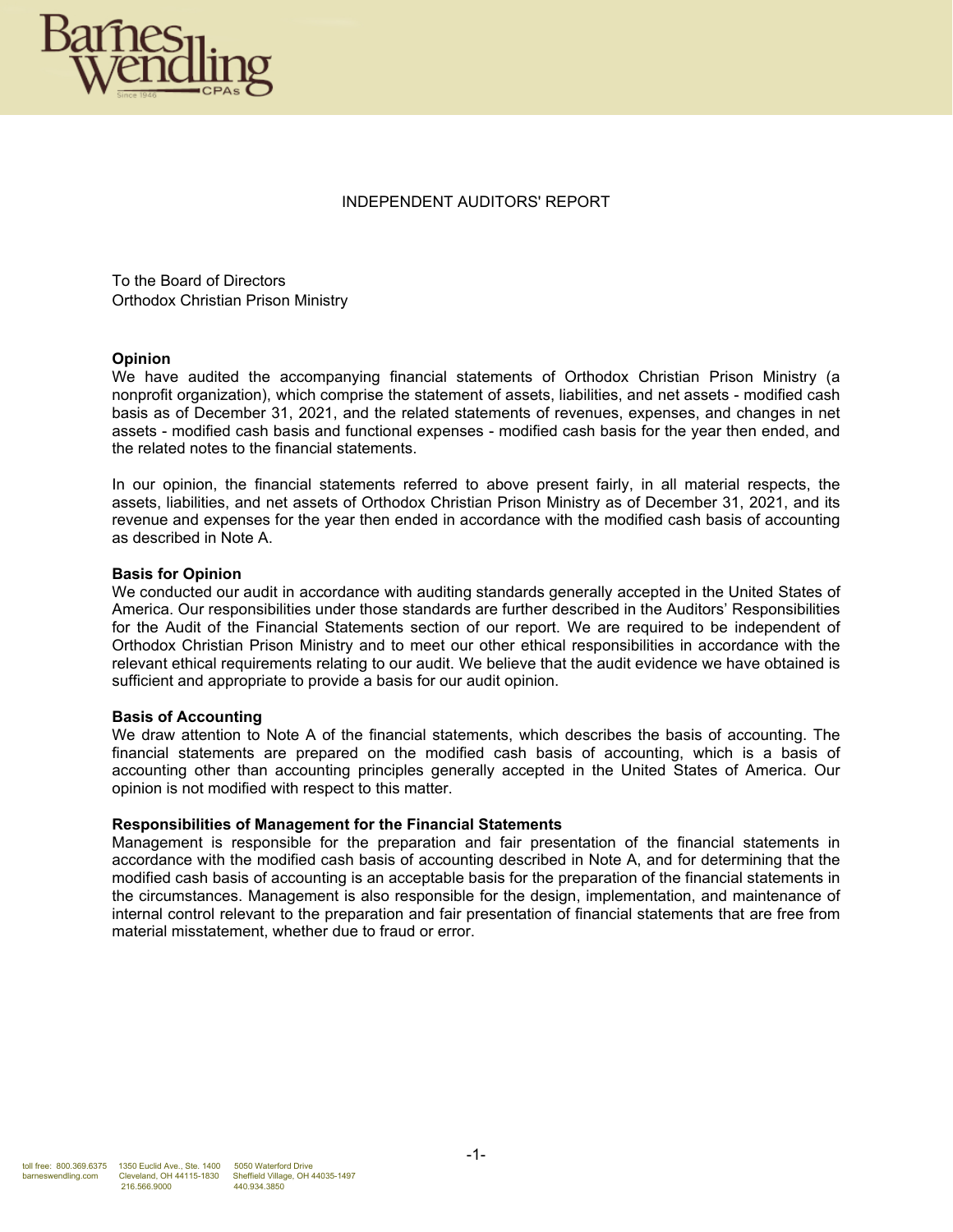

#### INDEPENDENT AUDITORS' REPORT (CONTINUED)

#### **Auditors' Responsibilities for the Audit of the Financial Statements**

Our objectives are to obtain reasonable assurance about whether the financial statements as a whole are free from material misstatement, whether due to fraud or error, and to issue an auditors' report that includes our opinion. Reasonable assurance is a high level of assurance but is not absolute assurance and therefore is not a guarantee that an audit conducted in accordance with generally accepted auditing standards will always detect a material misstatement when it exists. The risk of not detecting a material misstatement resulting from fraud is higher than for one resulting from error, as fraud may involve collusion, forgery, intentional omissions, misrepresentations, or the override of internal control. Misstatements, including omissions, are considered material if there is a substantial likelihood that, individually or in the aggregate, they would influence the judgment made by a reasonable user based on the financial statements.

In performing an audit in accordance with generally accepted auditing standards, we:

- Exercise professional judgment and maintain professional skepticism throughout the audit.
- Identify and assess the risks of material misstatement of the financial statements, whether due to fraud or error, and design and perform audit procedures responsive to those risks. Such procedures include examining, on a test basis, evidence regarding the amounts and disclosures in the financial statements.
- Obtain an understanding of internal control relevant to the audit in order to design audit procedures that are appropriate in the circumstances, but not for the purpose of expressing an opinion on the effectiveness of Orthodox Christian Prison Ministry's internal control. Accordingly, no such opinion is expressed.
- Evaluate the appropriateness of accounting policies used and the reasonableness of significant accounting estimates made by management, as well as evaluate the overall presentation of the financial statements.
- Conclude whether, in our judgment, there are conditions or events, considered in the aggregate, that raise substantial doubt about Orthodox Christian Prison Ministry's ability to continue as a going concern for a reasonable period of time.

We are required to communicate with those charged with governance regarding, among other matters, the planned scope and timing of the audit, significant audit findings, and certain internal control related matters that we identified during the audit.

#### **Report on Summarized Comparative Information**

We have previously audited the Organization's 2020 financial statements, and we expressed an unmodified audit opinion on those audited financial statements in our reported dated June 14, 2021. In our opinion, the summarized comparative information presented herein as of and for the year ended December 31, 2020, is consistent, in all material respects, with the audited financial statements from which it has been derived.

Barnes Wendling CPAs

Sheffield Village, Ohio May 16, 2022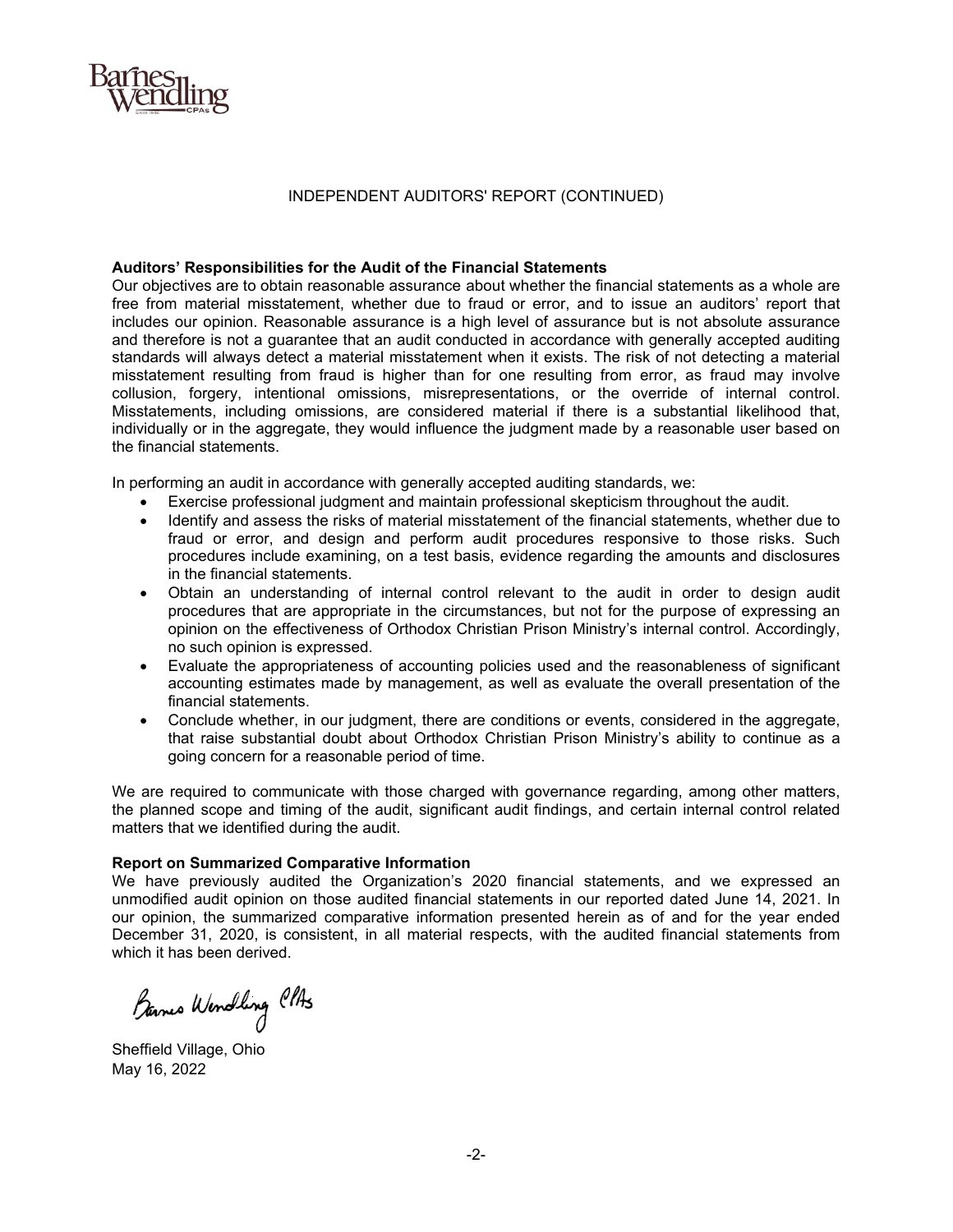### **Statements of Assets, Liabilities, and Net Assets - Modified Cash Basis**

|                                                       | December 31, |                   |    |                   |  |  |  |
|-------------------------------------------------------|--------------|-------------------|----|-------------------|--|--|--|
|                                                       |              | 2021              |    | 2020              |  |  |  |
| <b>ASSETS</b>                                         |              |                   |    |                   |  |  |  |
| Cash and cash equivalents                             | \$           | 542,827           | \$ | 295,340           |  |  |  |
| <b>TOTAL ASSETS</b>                                   |              | 542,827           | \$ | 295,340           |  |  |  |
| <b>LIABILITIES AND NET ASSETS</b>                     |              |                   |    |                   |  |  |  |
| <b>Liabilities</b>                                    |              |                   |    |                   |  |  |  |
| Credit card payable<br>Payroll tax liabilities        | \$           | 2,055<br>4,737    | \$ | 1,554<br>148      |  |  |  |
|                                                       |              | 6,792             |    | 1,702             |  |  |  |
| <b>Net Assets</b>                                     |              |                   |    |                   |  |  |  |
| Without donor restrictions<br>With donor restrictions |              | 520,266<br>15,769 |    | 218,061<br>75,577 |  |  |  |
|                                                       |              | 536,035           |    | 293,638           |  |  |  |
| <b>TOTAL LIABILITIES AND NET ASSETS</b>               | \$           | 542,827           | \$ | 295,340           |  |  |  |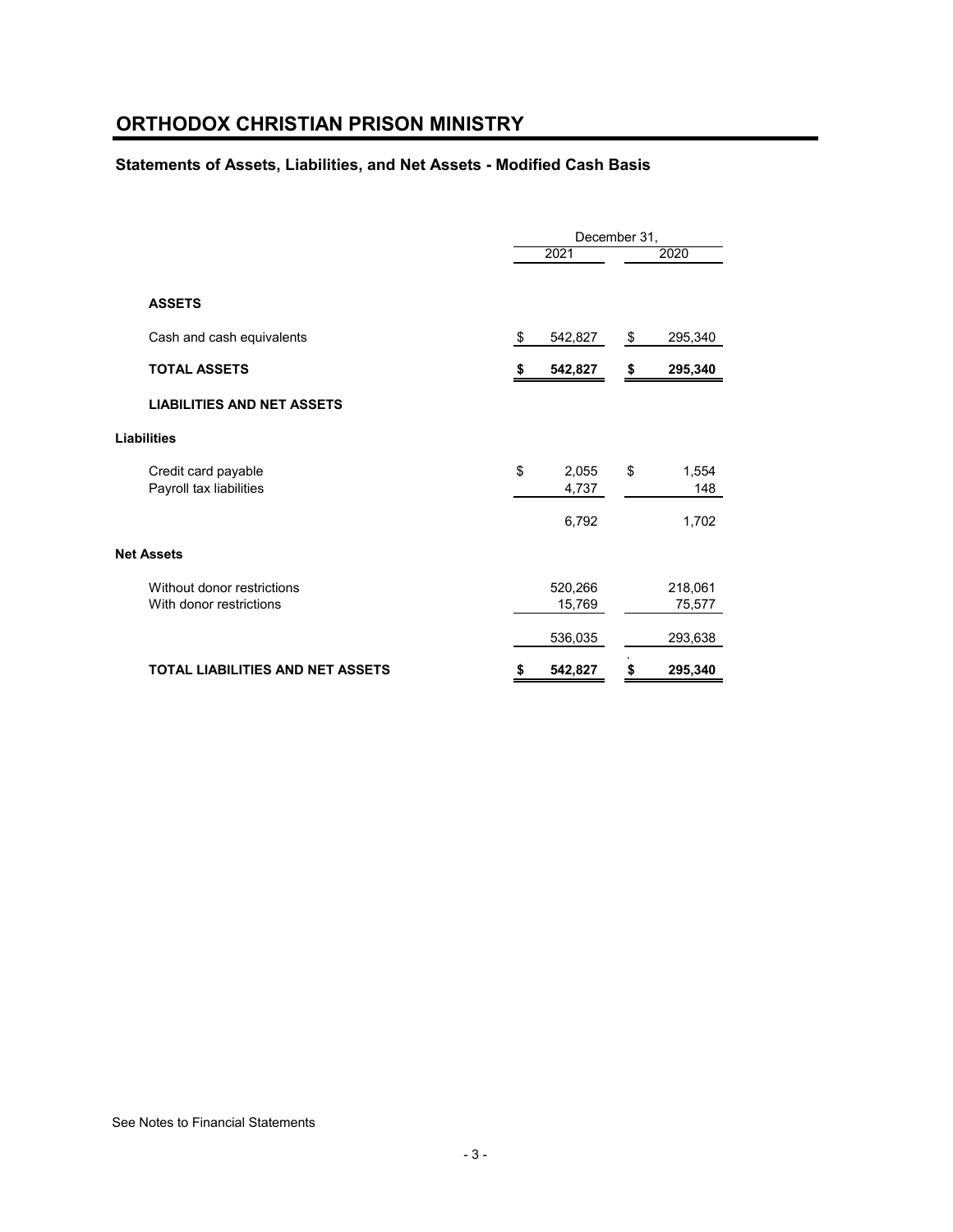#### **Statements of Revenues, Expenses, and Changes in Net Assets - Modified Cash Basis Year Ended December 31, 2021 with Summarized Financial Information for the Year Ended December 31, 2020**

|                                              | Year Ended December 31, 2021 |         |    |                   |    |                       |   |         |
|----------------------------------------------|------------------------------|---------|----|-------------------|----|-----------------------|---|---------|
|                                              | <b>Without Donor</b>         |         |    | <b>With Donor</b> |    |                       |   | 2020    |
|                                              | Restriction                  |         |    | Restriction       |    | Total                 |   | Total   |
| <b>REVENUES</b>                              |                              |         |    |                   |    |                       |   |         |
| Grants and contributions                     | \$                           | 571,550 |    |                   | \$ | 571,550               | S | 394,187 |
| Book store income                            |                              | 2,607   |    |                   |    | 2,607                 |   | 988     |
| Total revenue                                |                              | 574,157 | \$ | -0-               |    | 574,157               |   | 395,175 |
| Net assets released from restriction         |                              | 59,808  |    | 59,808)           |    | -0-                   |   | -0-     |
|                                              |                              | 633,965 |    | 59,808)           |    | $\overline{574, 157}$ |   | 395,175 |
| <b>EXPENSES</b>                              |                              |         |    |                   |    |                       |   |         |
| Program services                             |                              | 211,255 |    |                   |    | 211,255               |   | 174,636 |
| Management and general                       |                              | 95,618  |    |                   |    | 95,618                |   | 107,350 |
| Fundraising                                  |                              | 56,612  |    |                   |    | 56,612                |   | 101,558 |
| Total expenses                               |                              | 363,485 |    | -0-               |    | 363,485               |   | 383,544 |
| <b>OTHER INCOME</b>                          |                              |         |    |                   |    |                       |   |         |
| Paycheck Protection Program loan forgiveness |                              | 31,725  |    |                   |    | 31,725                |   | 32,000  |
| Changes in net assets                        |                              | 302,205 |    | 59,808)           |    | 242,397               |   | 43,631  |
| Net assets, beginning of year                |                              | 218,061 |    | 75,577            |    | 293,638               |   | 250,007 |
| NET ASSETS, end of year                      | \$                           | 520,266 | S  | 15,769            |    | 536,035               |   | 293,638 |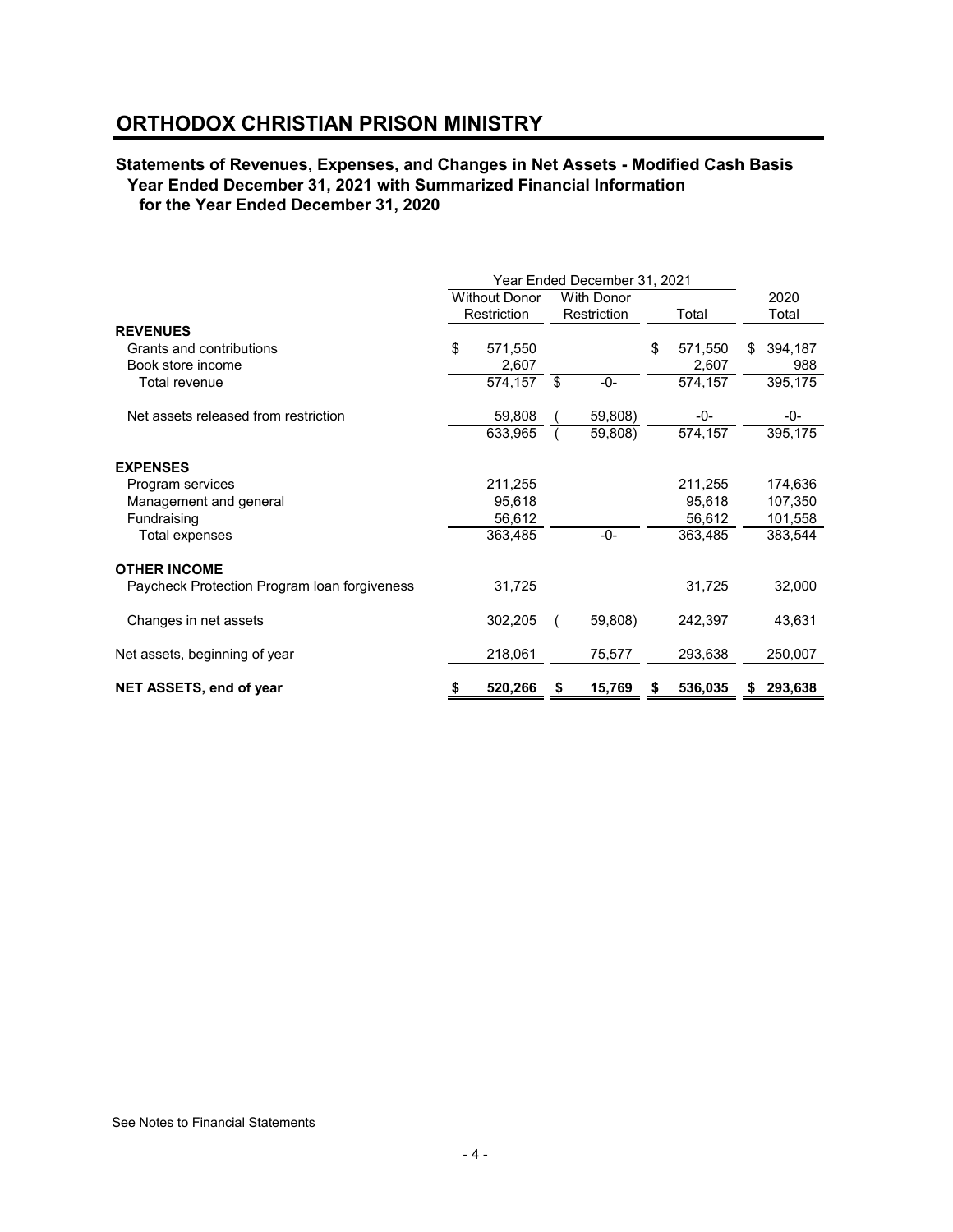## **Statements of Functional Expenses - Modified Cash Basis Year Ended December 31, 2021 with Summarized Financial Information**

**for the Year Ended December 31, 2020**

|                                                           |    | <b>Prison Ministry</b><br>Progam | Management<br>and General |                           |    |                           | Fundraising |                              | 2021<br>Total |                              |  |  | 2020<br>Total |  |
|-----------------------------------------------------------|----|----------------------------------|---------------------------|---------------------------|----|---------------------------|-------------|------------------------------|---------------|------------------------------|--|--|---------------|--|
| Salaries and wages<br>Payroll taxes and employee benefits | \$ | 117.763<br>11,465<br>129,228     | \$                        | 52,225<br>5,253<br>57,478 | \$ | 24.908<br>3,283<br>28,191 | \$          | 194,896<br>20.001<br>214,897 | \$            | 194,014<br>32,421<br>226,435 |  |  |               |  |
| Office expenses                                           |    | 8,813                            |                           | 9.656                     |    | 1.864                     |             | 20.333                       |               | 11,443                       |  |  |               |  |
| Professional fees                                         |    | 5,548                            |                           | 12,492                    |    | 116                       |             | 18,156                       |               | 10,419                       |  |  |               |  |
| Travel and meetings                                       |    | 1.762                            |                           | 3.595                     |    | 373                       |             | 5.730                        |               | 13,985                       |  |  |               |  |
| Insurance                                                 |    | -0-                              |                           | 2,887                     |    | -0-                       |             | 2.887                        |               | 2,871                        |  |  |               |  |
| Marketing                                                 |    | 241                              |                           | 106                       |    | 21,583                    |             | 21,930                       |               | 38,037                       |  |  |               |  |
| Printing and postage                                      |    | 55,783                           |                           | 9.404                     |    | 4,485                     |             | 69,672                       |               | 63,297                       |  |  |               |  |
| Ministry supplies and storage                             |    | 9,880                            |                           | -0-                       |    | -0-                       |             | 9,880                        |               | 17,057                       |  |  |               |  |
| Total expenses                                            | 5  | 211,255                          | \$                        | 95,618                    | S  | 56,612                    | \$          | 363,485                      | \$            | 383,544                      |  |  |               |  |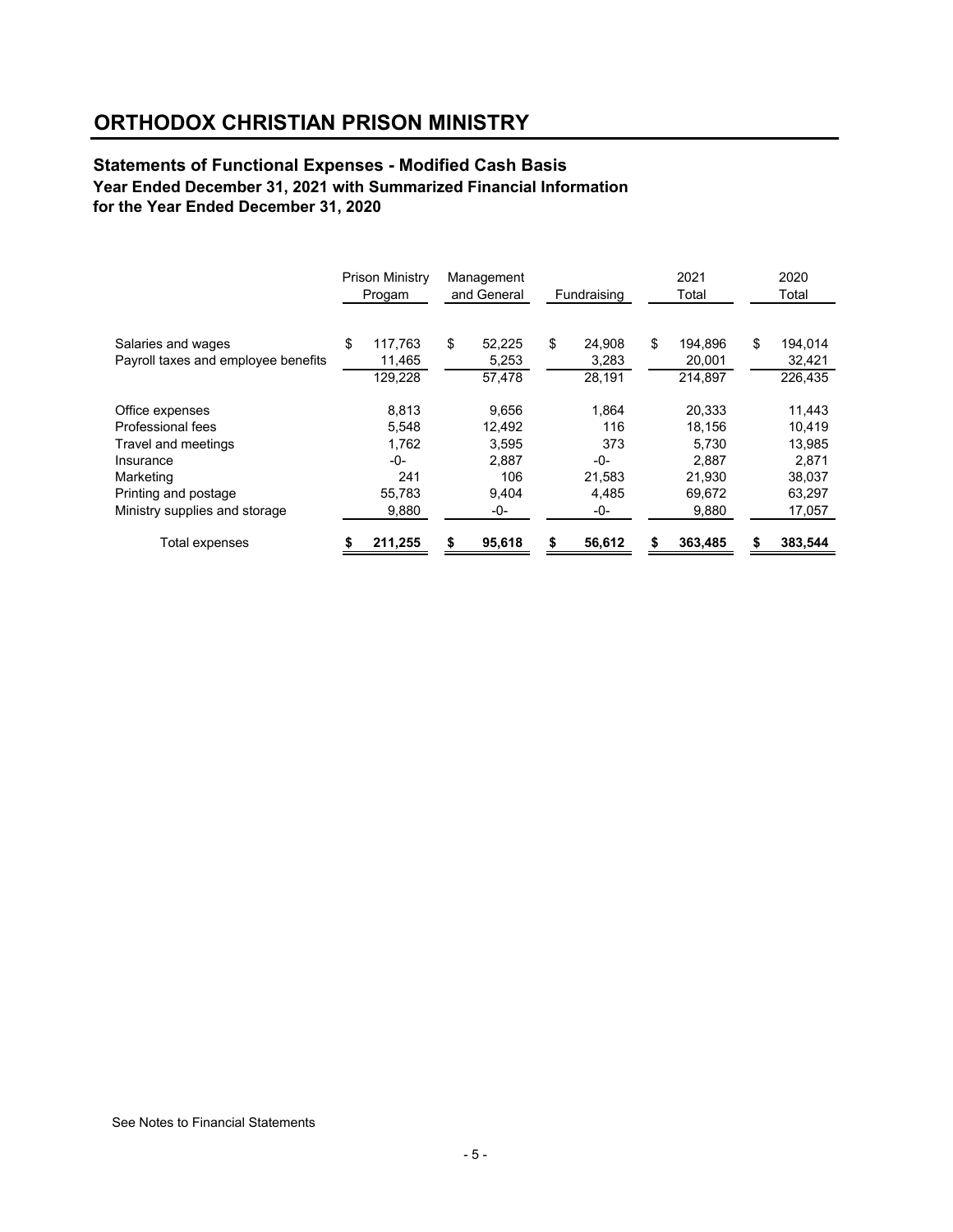### **Notes to Financial Statements Years Ended December 31, 2021 and 2020**

#### **NOTE A - NATURE OF ACTIVITIES AND SUMMARY OF SIGNIFICANT ACCOUNTING POLICIES**

Orthodox Christian Prison Ministry (Organization) is a not for profit entity serving those who are incarcerated and their families. The Organization does so by applying the teachings of the Orthodox faith to correspond with thousands of prisoners and advocating on behalf of prisoners for correctional facilities around the country to recognize the Orthodox faith. The Organization also provides resources and training to local parishes and clergy, enabling them to offer local solutions and fulfill Christ's command to visit Him in prison. The Organization is supported primarily by gifts and contributions.

#### **Basis of Accounting**

The financial statements of the Organization have been prepared utilizing the modified cash basis of accounting. Under the modified cash basis, revenues are recognized when received rather than when earned or pledged and expenditures are recognized when paid rather than when the obligation is incurred. The modified cash basis differs from cash basis as a result of the Organization recognizing credit card payables and payroll tax liabilities. Accordingly, the financial statements are not intended to be presented in conformity with accounting principles generally accepted in the United States of America.

#### **Basis of Presentation**

The Organization reports information regarding its financial position and activities according to two classes of net assets:

#### **Net Assets without Donor Restrictions**

Net assets available for use in general operations and not subject to donor-imposed restrictions.

#### **Net Assets with Donor Restrictions**

Net assets subject to donor-imposed restrictions. Some donor-imposed restrictions are temporary in nature, such as those that will be met by the passage of time or other events specified by the donor.

#### **Cash and Cash Equivalents**

The Organization considers all highly liquid debt instruments purchased with maturities of three months or fewer to be cash equivalents. The Organization's cash balances may exceed the insured limits from time to time.

#### **Paycheck Protection Program Loan**

The Organization elected to account for the Paycheck Protection Program (PPP) Loan using the government grant model. Under this method of accounting the Organization records the loan from its bank as PPP Loan forgiveness income when the Organization believes it has substantially met all the conditions for forgiveness.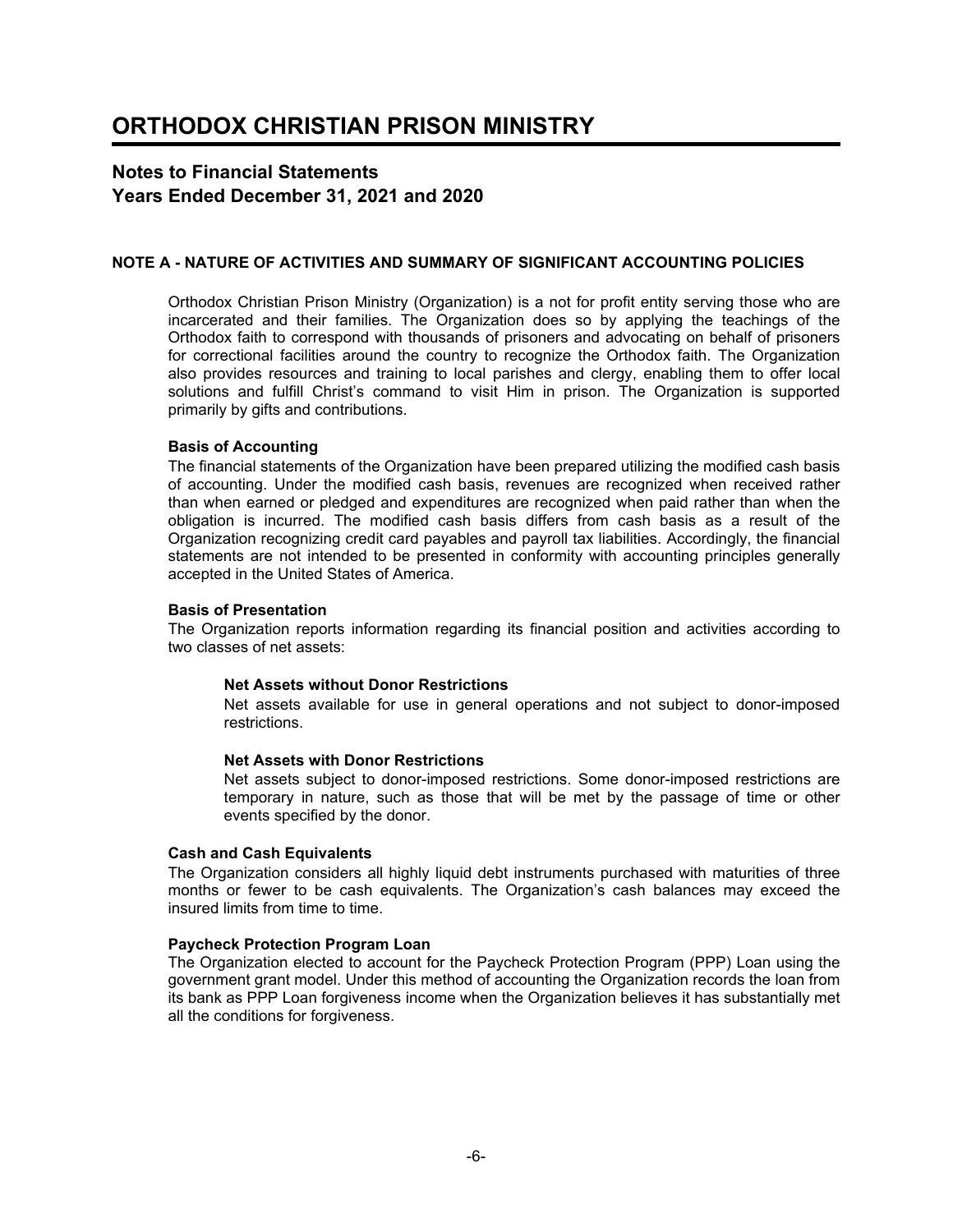### **Notes to Financial Statements Years Ended December 31, 2021 and 2020**

#### **NOTE A - NATURE OF ACTIVITIES AND SUMMARY OF SIGNIFICANT ACCOUNTING POLICIES (CONTINUED)**

#### **Paycheck Protection Program Loan (Continued)**

Under the Coronavirus Aid, Relief, and Economic Security Act (the CARES Act), the Organization applied for and received a PPP loan of \$32,000 in April 2020. The loan bore interest at 1%. The Organization believed it had substantially met all the conditions for forgiveness as of December 31, 2020 and recognized \$32,000 as PPP loan forgiveness income. On March 31, 2021, the Organization received formal forgiveness.

In February 2021, the Organization applied for and received a second PPP loan of \$31,275. The loan bore interest at 1%. The Organization believed it had substantially met all the conditions for forgiveness as of December 31, 2021 and recognized \$31,275 as PPP loan forgiveness income. On September 27, 2021, the Organization received formal forgiveness.

#### **Grants and Contributions**

Grants and contributions are recognized as revenue when received. Grants and contributions without donor-imposed restrictions and grants and contributions with donor-imposed time or purpose restrictions met in the same period as the gift are reported as revenue without donor restriction. Other restricted gifts are reported as restricted support in net assets with donor restriction.

#### **Functional Expenses**

The financial statements report certain categories of expenses attributed to more than one program or supporting function. Expenses identified with a specific program or supporting function are recorded directly according to their natural and functional expense classification. Certain expenses relate to more than one function and require allocation on a reasonable basis consistently applied. The expenses allocated include salaries and wages, payroll taxes and employee benefits, office expenses, professional fees, travel and meetings, insurance, marketing, printing and postage, which are allocated on the basis of estimates of time and effort.

#### **Income Taxes**

The Organization is exempt from federal income tax under Section  $501(c)(3)$  of the Internal Revenue Code. The Organization evaluates at each statement of assets, liabilities, and net assets - modified cash basis date uncertain tax positions taken, if any, to determine the need to record liabilities for taxes, penalties, and interest. The Organization's policy is to record interest and penalties on uncertain tax provisions as income tax expense. As of December 31, 2021 and 2020, the Organization has no accrued taxes, interest, or penalties related to uncertain tax positions. The Organization has determined there are no material uncertain tax positions that require recognition or disclosure in the financial statements.

#### **Use of Estimates**

The preparation of financial statements in conformity with the modified cash basis of accounting requires management to make estimates and assumptions that affect certain reported amounts and disclosures. Accordingly, actual results could differ from those estimates.